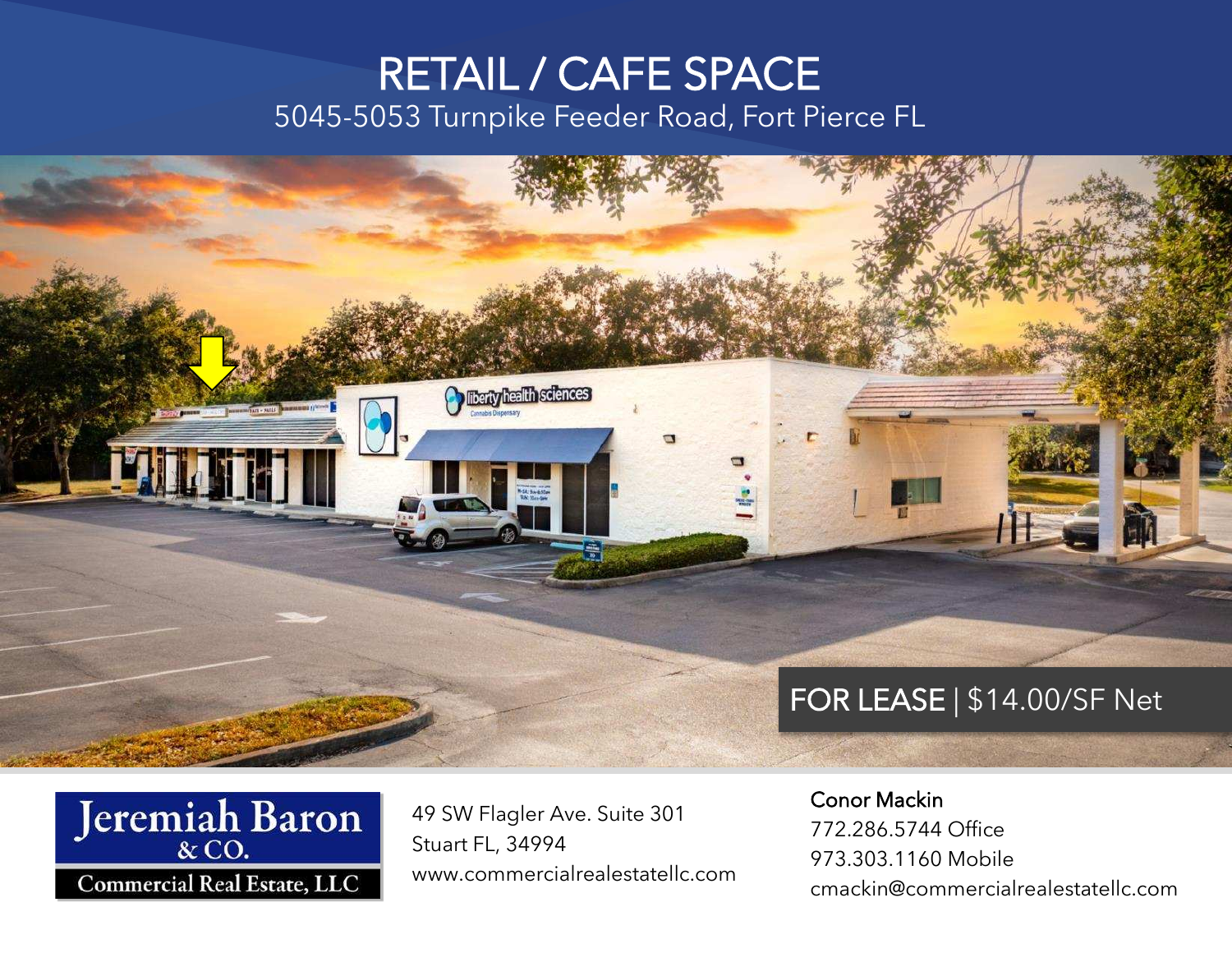# PROPERTY OVERVIEW

- Excellent Lease Opportunity! Former bakery/coffee shop ideal for a comparable tenant or potentially standard retail uses.
- The unit measures 925 SQFT and features seating area, room for a commercial kitchen already equipped with a grease trap.
- Property is located south of an excellent anchor plaza home to local and national brands, and surrounded by residential neighborhoods.
- The retail space features ample shared parking a monument sign, and has an easily accessible plaza entrance.
- In close proximity to I-95 and US Highway 1.



| <b>LEASE RATE</b>           | \$14.00/SF Net          |
|-----------------------------|-------------------------|
| <b>BUILDING SIZE</b>        | 7,567 SF                |
| SPACE AVAILABLE (UNIT 5047) | 925 SF                  |
| <b>BUILDING TYPE</b>        | Retail                  |
| <b>ACREAGE</b>              | 1.7 AC                  |
| <b>FRONTAGE</b>             | 306'                    |
| <b>TRAFFIC COUNT</b>        | 14,900 ADT              |
| <b>YEAR BUILT</b>           | 1991                    |
| <b>CONSTRUCTION TYPE</b>    | Concrete Block/ Masonry |
| <b>PARKING SPACE</b>        | 50 >                    |
| <b>ZONING</b>               | CN                      |
| <b>LAND USE</b>             | Commercial              |
| <b>PARCEL ID</b>            | 1301-615-0221-000-0     |

NO WARRANTY OR REPRESENTATION, EXPRESS OR IMPLIED, IS MADE AS TO THE ACCURACY CONTAINED HEREIN. AND THE SAME IS SUBMITTED SUBJECT TO ERRORS, OMISSIONS, CHANGE OF PRICE, OTHER CONDITIONS, PRIOR SALE, LEASE OR FINANCING, OR WITHDRAWAL WITHOUT NOTICE, AND OF ANY SPECIAL LISTING CONDITIONS IMPOSED BY OUR PRINCIPALS NO WARRANTIES OR REPRESENTATIONS ARE MADE AS TO THE CONDITION OF THE PROPERTY OR ANY HAZARDS CONTAINED THEREIN ARE ANY TO BE IMPLIED.



49 SW Flagler Ave. Suite 301 Stuart FL, 34994 www.commercialrealestatellc.com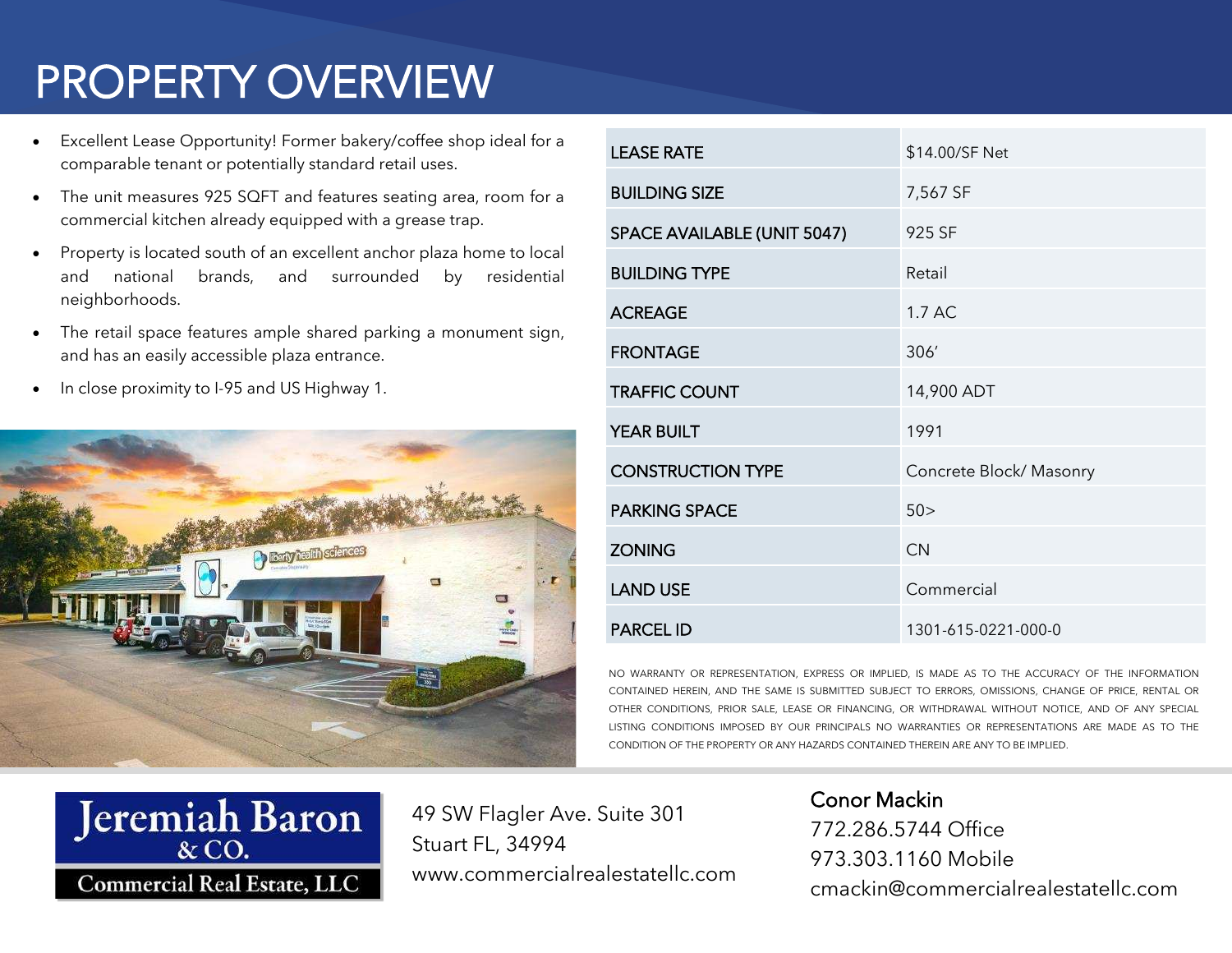#### SITE PHOTOS





49 SW Flagler Ave. Suite 301 Stuart FL, 34994 www.commercialrealestatellc.com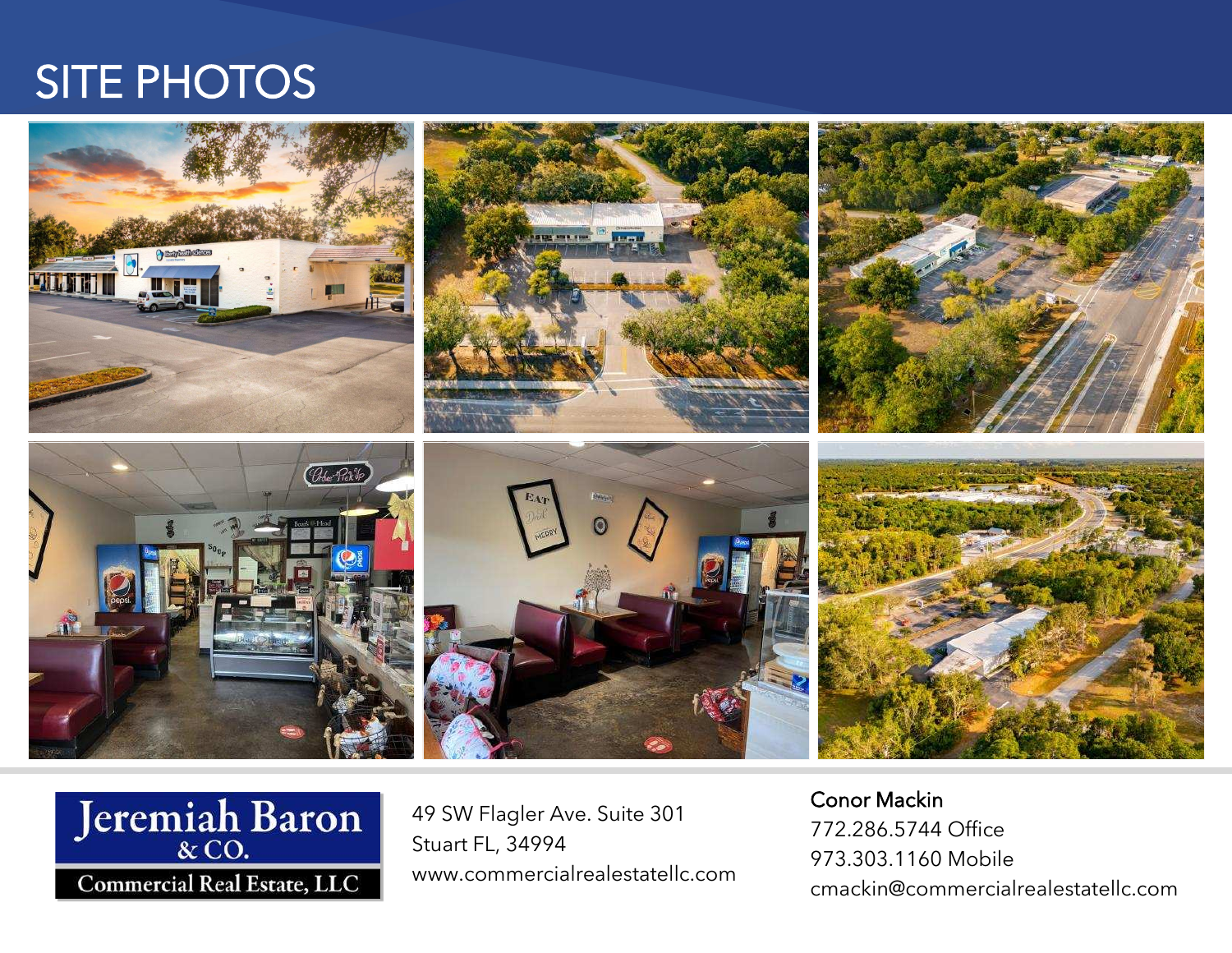## **DEMOGRAPHICS**

| 2022 Population Estimate |        | 2022 Average Household Income |          | Average Age |       |
|--------------------------|--------|-------------------------------|----------|-------------|-------|
| 1 Mile                   | 5,651  | 1 Mile                        | \$67,430 | 1 Mile      | 42.30 |
| 3 Mile                   | 18,562 | 3 Mile                        | \$67,618 | 3 Mile      | 45.30 |
| 5 Mile                   | 47,673 | 5 Mile                        | \$65,988 | 5 Mile      | 46.40 |

| 2027 Population Projection |        | 2022 Median Household Income |          | Median Age |       |
|----------------------------|--------|------------------------------|----------|------------|-------|
| 1 Mile                     | 6,543  | Mile                         | \$56,528 | 1 Mile     | 43.50 |
| 3 Mile                     | 21,036 | 3 Mile                       | \$56,748 | 3 Mile     | 48.00 |
| 5 Mile                     | 53,947 | 5 Mile                       | \$50,885 | 5 Mile     | 49.40 |
|                            |        |                              |          |            |       |



49 SW Flagler Ave. Suite 301 Stuart FL, 34994 www.commercialrealestatellc.com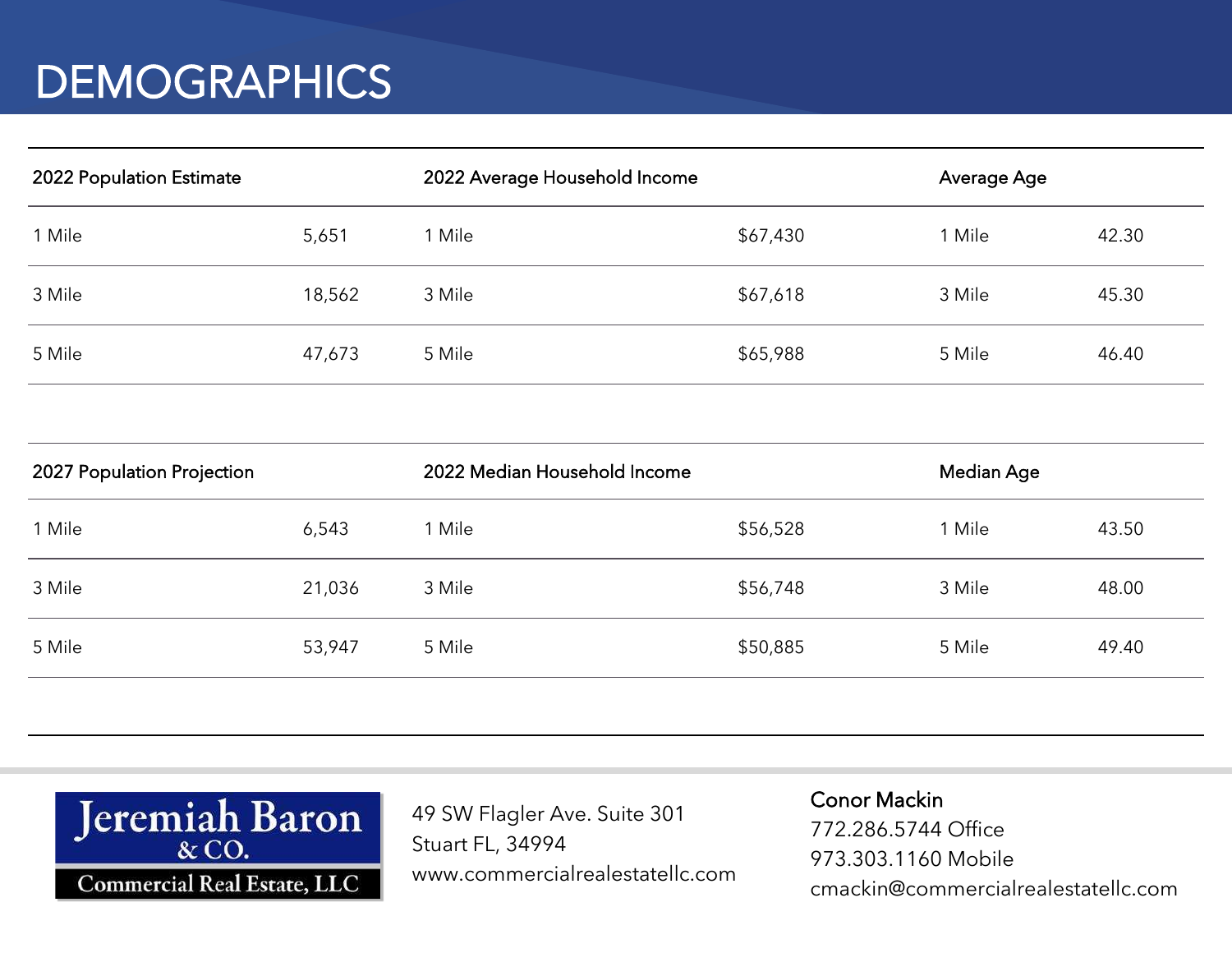# ZONING INFORMATION

#### *CN COMMERCIAL, NEIGHBORHOOD.*

- 1. Purpose. The purpose of this district is to provide and protect an environment suitable for limited retail trade and service activities covering a relatively small area and that is intended to serve the population living in surrounding neighborhoods. The number in "() " following each identified use corresponds to the SIC code reference described in Section 3.01.02(B). The number 999 applies to a use not defined under the SIC code but may be further defined in Section  $2.00.00$  of this code.
- ヲ. *Permited Uses:*
	- a. Beauty and barber services. (723/724)
	- b. Membership organizations subject to the provisions of Section 7.10.31.  $(86)$
	- c. Depository institutions. (60)
	- d. Laundering and dry cleaning (self service). (7215)
	- e. Real estate. (65)
	- f. Repair services:
		- (1) Electrical repair. (762)
		- $(2)$  Shoe repairs.  $(725)$
		- (3) Watch, clock, jewelry, and musical instrument repair. (7631)
	- g. Retail trade (each building shall be less than 6,000 square feet gross floor area, all uses inclusive):
		- $(1)$  Antiques.  $(5932)$
		- $(2)$  Apparel an accessories.  $(56)$



- (4) Cameras and photographic supplies. (5946)
- (5) Drugs and proprietary. (5912)
- $(6)$  Eating places.  $(5812)$
- (7) Florists. (5992)
- $(8)$  Food stores.  $(54)$
- (9) Gifts, novelties, and souvenirs. (5947)
- $(10)$  Hobby, toy and game shops.  $(5945)$
- (11) Household appliances. (572)
- $(12)$  Jewelry.  $(5944)$
- (13) Newspapers and magazines. (5994)
- (14) Optical goods. (5995)
- (15) Nurseries, lawn and garden supplies. (526)
- (16) Radios, TV's, consumer electronics and music supplies. (573)
- (17) Sporting goods and bicycles. (5941)
- (18) Tobacco products. (5993)
- h. Video tape rental. (784)
- i. Low THC and medical marijuana dispensing facility. The facility may not be located within five hundred (500) feet of the real property that comprises a public or private elementary school, middle school, or secondary school.



49 SW Flagler Ave. Suite 301 Stuart FL, 34994 www.commercialrealestatellc.com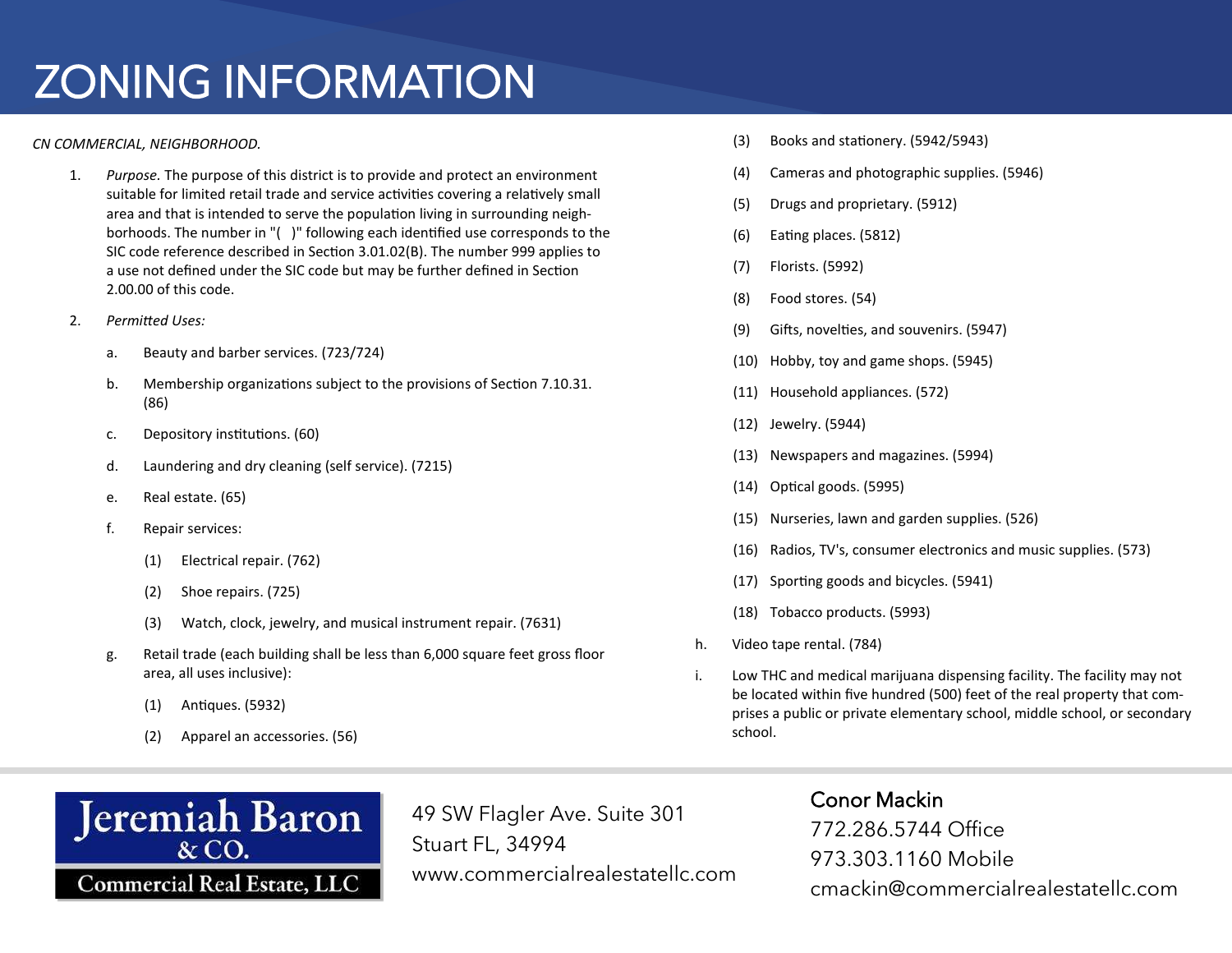



49 SW Flagler Ave. Suite 301 Stuart FL, 34994 www.commercialrealestatellc.com